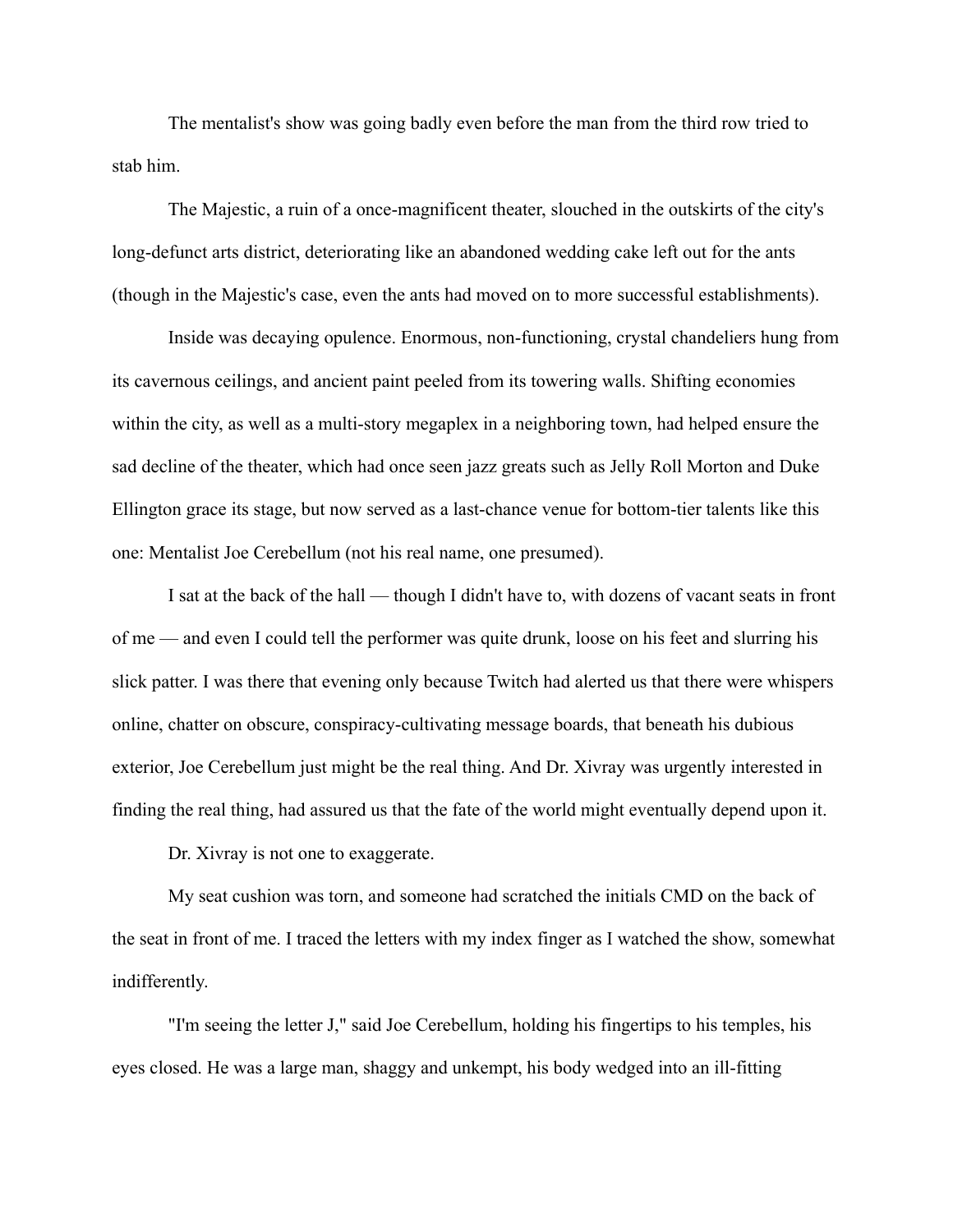tuxedo, apparently against its will. "Jennifer," he continued, "or maybe Jenny." Is there a Jennifer or Jenny out there? In the tenth or eleventh or twelfth row maybe?"

This is a classic phony psychic dodge, repeatedly exposed by experienced debunkers (including Dr. Xivray, as it happens). The alleged mystic perpetuates the illusion of picking up an audience member's name via telepathy, but chooses a name so common he's almost guaranteed a "hit." He follows that up with a few simple cold reading techniques and educated guesswork and he's well on his way to establishing his ESP bona fides to a gullible crowd.

A woman in the tenth row stood up and made her way down the aisle. (Given the ubiquity of the name Jennifer, I was mildly surprised not to see four or five women converge upon the stage.) "Let's give Jennifer a hand," boomed Joe Cerebellum, and the crowd quarter-heartedly obliged. "Jennifer," he said, taking the woman's hand. "Have we met before?"

"No," she said.

"Jennifer, you blew it," said Joe Cerebellum. "It would have been so much funnier if you had said, 'Yeah, we're cousins.'" He paused for audience laughter, but no laughter forthcame. Undaunted, he pressed on, handing Jennifer a large sheet of posterboard and a black pen. "Jennifer," he said, "I want you to write a three-digit number on this posterboard. Nice and big, so everyone can see it. Except me, Jennifer! Don't let me see it. Wait until I turn around, so you can be sure I can't peek."

He turned around, and Jennifer began writing something on the posterboard.

"When you're done, show it to the audience," said Joe Cerebellum, his back still turned.

Jennifer turned the posterboard towards the audience to reveal the number 312 written in a large, swooping hand.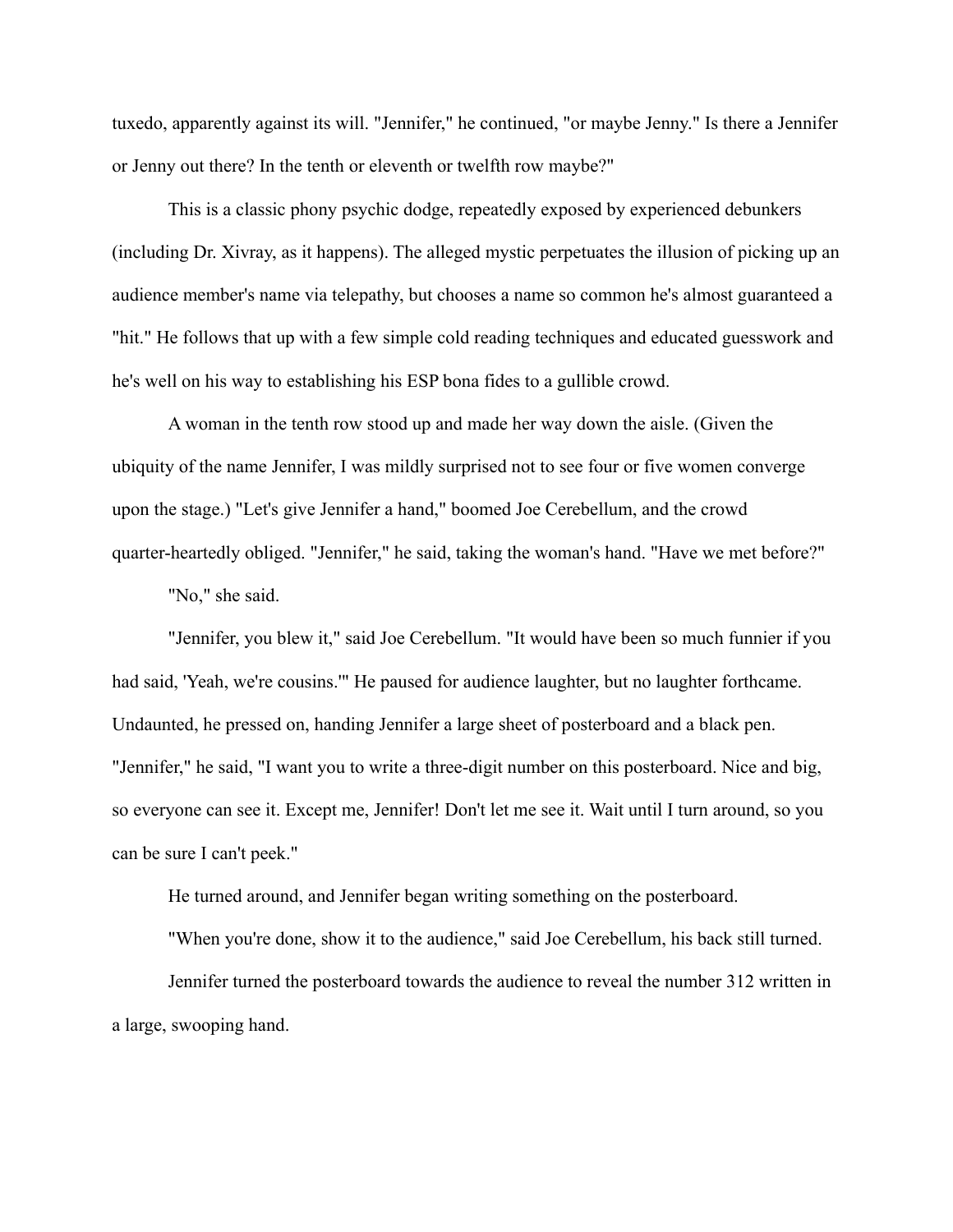"Okay, Jennifer," said Joe Cerebellum. "Now I want you to place the posterboard on the floor face down so the numbers aren't showing."

Jennifer complied, and Joe Cerebellum turned back towards the audience. "Now, I'm betting that some of you out there in the crowd have already forgotten the number Jennifer wrote down, am I right? Don't be embarrassed. Numbers are hard." His words had a polished smarm, worn smooth by repetition. He may have been used to getting laughs with these jokes, I suppose, but the silence in Majestic was complete, bordering on hostile, as in a courtroom just before the guilty verdict is read against a particularly heinous defendant. He coughed, and the sound echoed through the hall. "Jennifer, you remember the number you wrote down, don't you?"

Jennifer nodded.

"Was there a one in it? In the middle position?"

Jennifer nodded.

"Speak up, Jennifer!" said Joe Cerebellum. "Shout it out so the visually impaired can enjoy the show too."

"There's a one in the middle," Jennifer agreed.

"And in the first position… three, and in the third position...two? Three hundred and twelve?"

Jennifer nodded. "Yes," she added.

"Go ahead and pick up the posterboard, Jennifer," said Joe Cerebellum. "Just in case these fine folks in the audience forgot what you showed 'em."

Jennifer picked up the posterboard and held it up for all to see. Sure enough, it still read "312," just as it had moments earlier.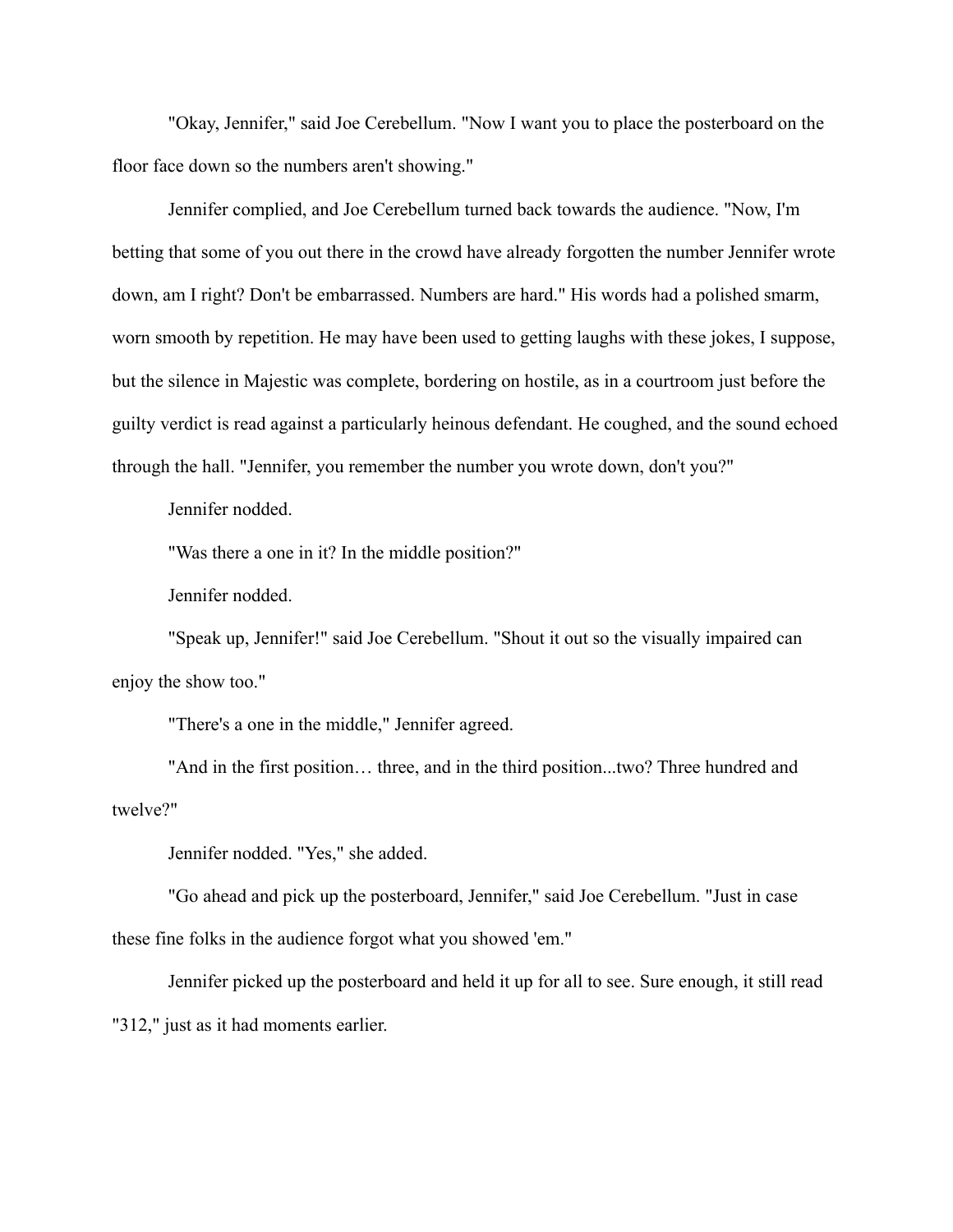"And the three twelve, that's a date, isn't it?" said Joe Cerebellum. "March 12th. That's your birthday, right?"

Jennifer nodded. "Yes," she said.

"Okay, Jennifer, try to contain your astonishment," Joe Cerebellum joked, unsuccessfully. Jennifer said nothing. In truth, it was a decent enough trick, especially with the added birthday detail, but it was still a trick, variations of which I'd seen performed by countless stage magicians using any number of techniques. It certainly didn't constitute iron-clad proof of a genuine psychic phenomenon.

"Thank you, Jennifer. You've been just swell," said Joe Cerebellum. "Give Jennifer a hand, everybody."

The applause the audience served up could only very generously be described as a smattering, dying out well before Jennifer got back to her seat.

"Okay then," said Joe Cerebellum, sensing perhaps for the first time that his show was not going particularly well. "Next, let's get Paul up here. I'm seeing a Paul out there. Last name begins with M or N. Paul, are you out there?" He drew his hand over his eyes to shade the spotlight.

Sure enough, from the third row, up went a hand, presumably belonging to a man named Paul M or N. "Step right up on stage, sir," said Joe Cerebellum, and the man trudged up the aisle to join him. He was fortyish and balding, an air of defeat evident in his posture and countenance. He looked as if he'd been selected for a tax audit rather than a demonstration of allegedly entertaining mentalism. I checked the time on my Q-phone, having seen nothing so far to snag my interest.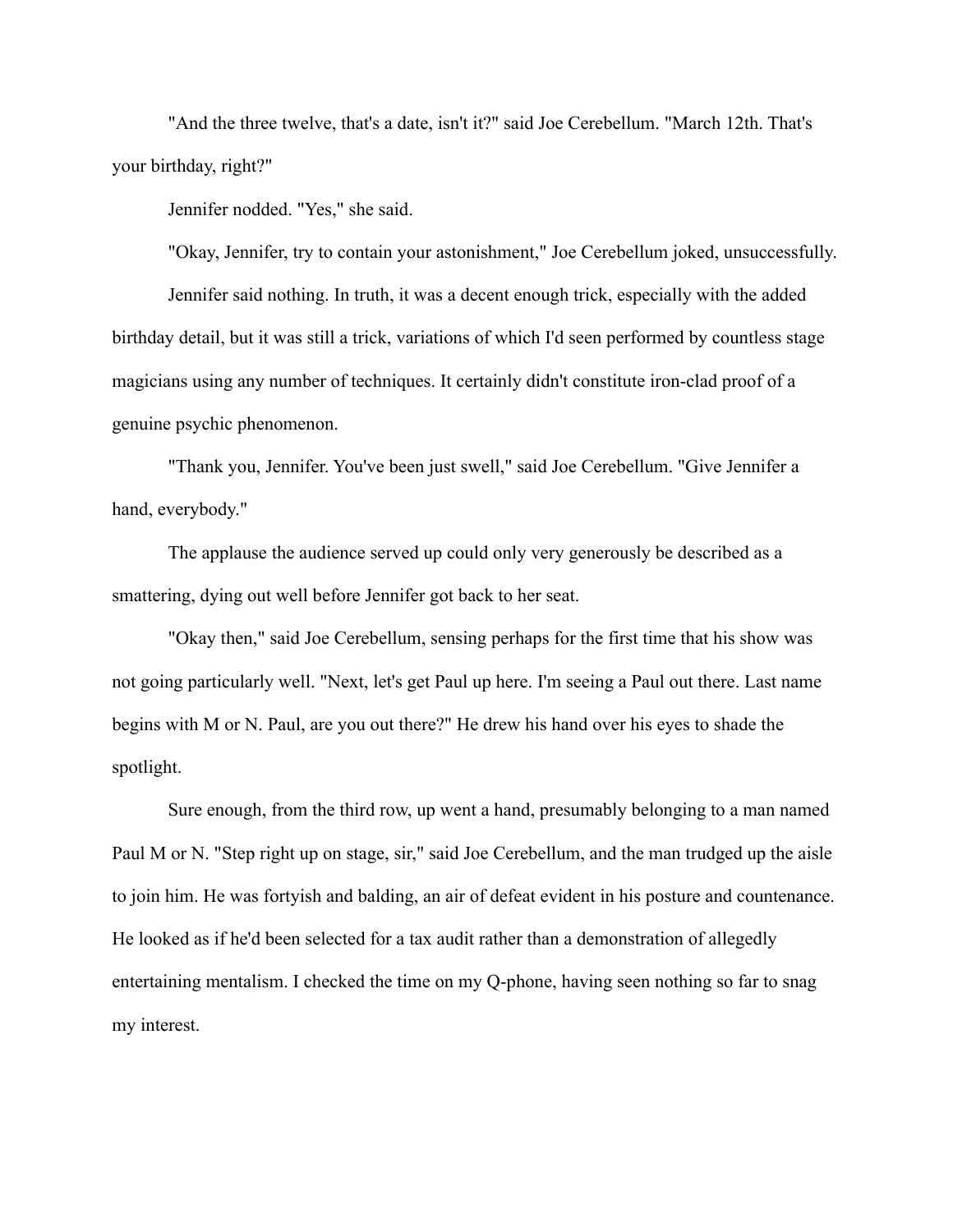"So, you're Paul," said Joe Cerebellum, draping his arm over the man's shoulders, more to steady himself, it seemed, than as a gesture of camaraderie.

"Yes," said the man, sourly, as if his name were the source of his deepest despair. His face was a sad triangle pointed towards the floor.

"Paul," said Joe Cerebellum, stroking the side of his head dramatically. "You live in the city, am I right?"

"Yes," said Paul, clearly not impressed. And why would he be? No one would have traveled from out of town to see this show. Absently, I accordioned my program, a cheap half-page photocopy, carelessly cropped.

"And your wife's name is… Sarah. Is that right?"

"How did you know that?" said Paul. I did not look up. Phony psychics routinely plant confederates in the crowd before and during a show, gleaning crucial biographical details from eavesdropped conversations.

"And Sarah's here with you tonight, isn't she?" said Joe Cerebellum.

"Yes," said Paul, his voice a dull rasp.

Joe Cerebellum hiccuped. "And does Sarah know about your… let's call them extracurricular activities, why don't we, with… let's see… Felicia, am I right? Hey, Felicia's supposed to be Sarah's best friend, isn't she?"

Now I did look up.

"Wait a minute," said Paul, looking alarmed. "Now, wait a minute. Just wait a minute." Joe Cerebellum barreled on, seemingly oblivious. "Does Sarah know that when she was at her grandmother's funeral, for god's sake, you and Felicia—"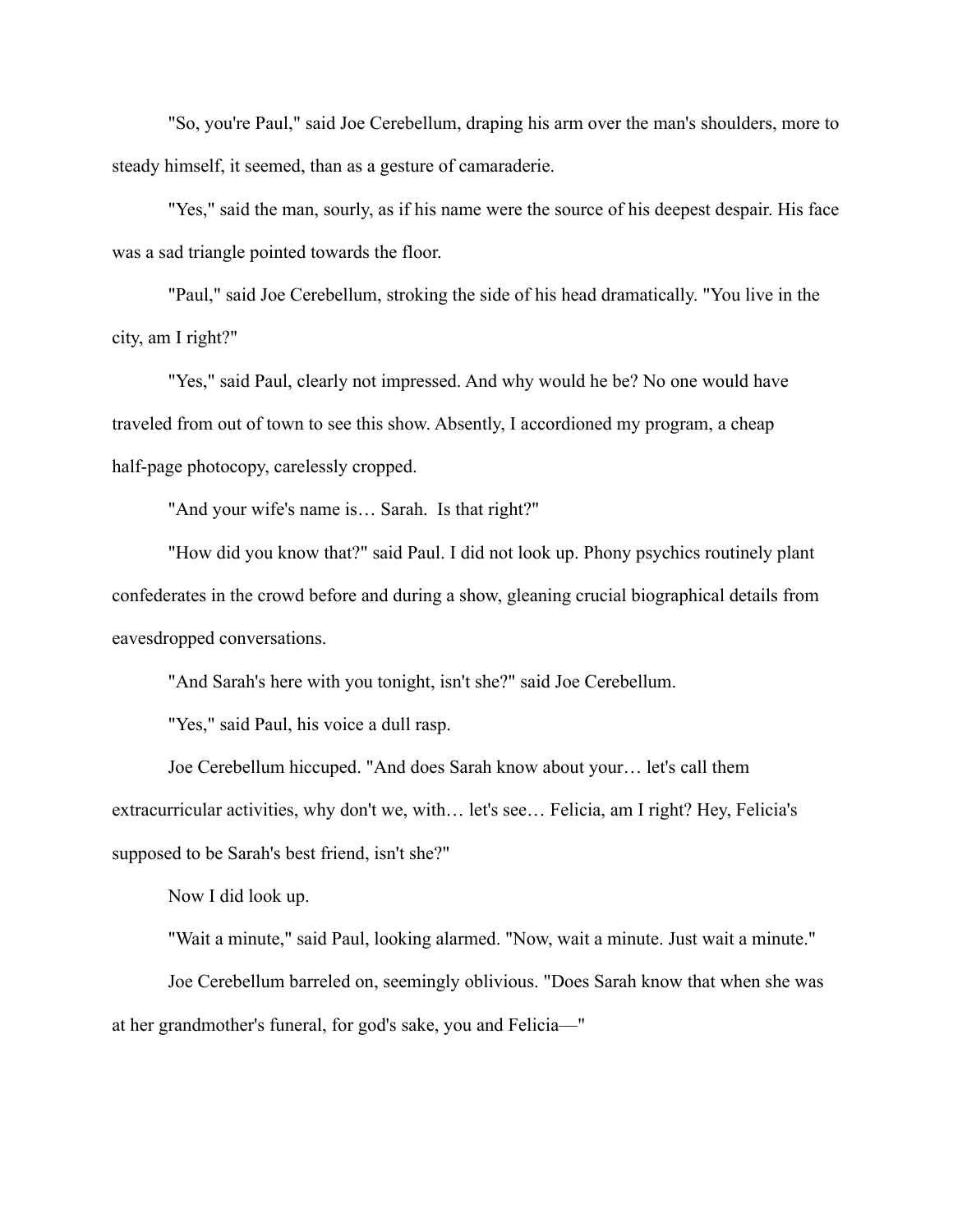"Wait a minute," shouted Paul once again, lobbing a flailing haymaker at Joe Cerebellum, who ducked it with ease. Paul hopped up and down in spastic rage, shouting more and more incoherent protestations, as Joe Cerebellum slurredly soliloquized the sordid details of Paul's indiscretions with the aforementioned Felicia. Paul produced a large, chunky Swiss Army knife keychain from his pants pocket and unfurled the largest blade. He plunged the knife at the back of of Joe Cerebellum's head. Cerebellum, despite his diverted gaze and obvious drunkenness, evaded the thrust with a graceful step to the left. Paul fell to the floor, face-first. A woman in the third row, who even non-psychics in attendance could deduce was Paul's wife, stood up and began screaming vulgar epithets at her husband.

The already bad-tempered crowd erupted. Petty grievances that had been festering over shared arm rests and kicked seat backs metastasized into hostile shouts and rancorous shoves. Violence spread through the theater like a fast-moving virus. In the aisle, a fist fight broke out among several of the surlier audience members, and an usher, attempting to break up the melee, was knocked to the ground. As the chaos blossomed, I engaged my Q-phone to call a trusted local cab company, giving the dispatcher very specific instructions, with a promise of an extra one hundred dollars to the driver if those instructions were carried out to the letter.

They were.

\*\*\*

Transcript of Velvet Derrick's interview with Nadif Dalmar, driver for the Riverside Cab Company:

**VD: Can you please state your name?**

ND: Nadif Dalmar.

**VD: You are currently employed by the Riverside Cab Company, is that correct?**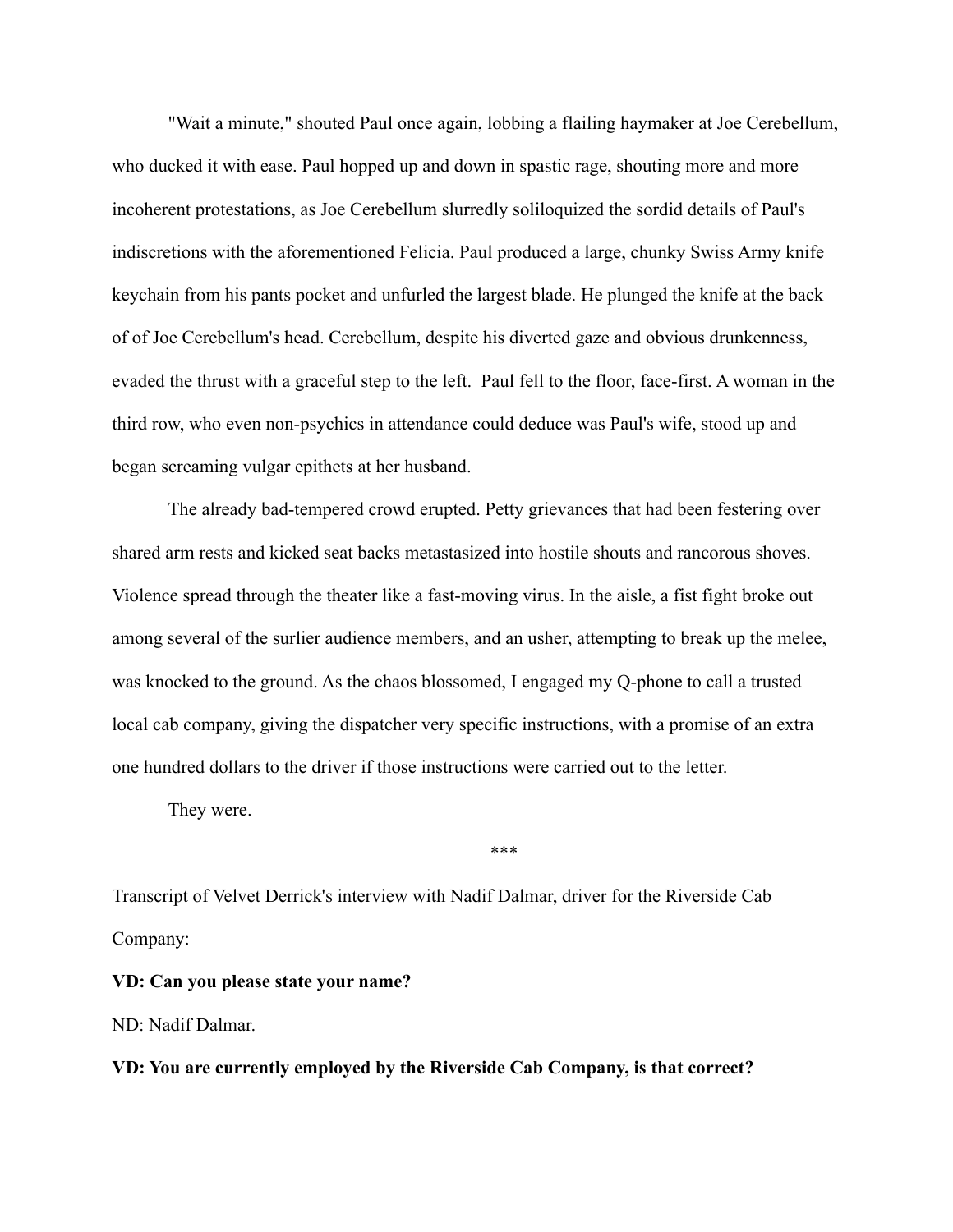ND: I do not want to be in trouble.

#### **VD: You're not in trouble.**

ND: I only do what my dispatcher asks.

## **VD: Of course. Can you tell me about this evening's fare?**

ND: This is not typical call, I understand right away.

## **VD: What made this particular call unusual?**

ND: Lydia, this is my dispatcher, she tells me to go to Majestic. To go inside and retrieve performer who I will find there. She says performer might be fighting and also might not want to come with me me. She says I am to take him to Xivray Institute, no matter where he may say he wants to go. She says one hundred dollars extra if I can accomplish this. I say yes, I will try.

## **VD: What happened when you got to the theater?**

ND: It is craziness, yes? Everywhere, people fighting and screaming. I can tell right away which is man because he is dressed very fancy. Up on stage, being chased by another man. Other man has knife. I can see this clearly. I am very afraid, but I need money badly. I approach stage, as close as I dare to get. I shout to man in tuxedo, "Come with me!" He looks at me and he nods, jumps off stage, and runs up aisle, far ahead of me. I have no choice but to follow. When I get outside, he is already sitting in back of my cab.

#### **VD: How did he know that was your cab?**

ND: This I cannot say. But I have my instructions. I get behind wheel and I drive away from theater as quickly as I can. The man in back seat has slumped over onto his side. I think he has passed out, but then he speaks. "I'm sorry about Amal," he says. He is mumbling some, under his breath, hard to hear, but I hear this one thing very clearly. "I'm sorry about Amal." And then he does pass out, for sure this time.